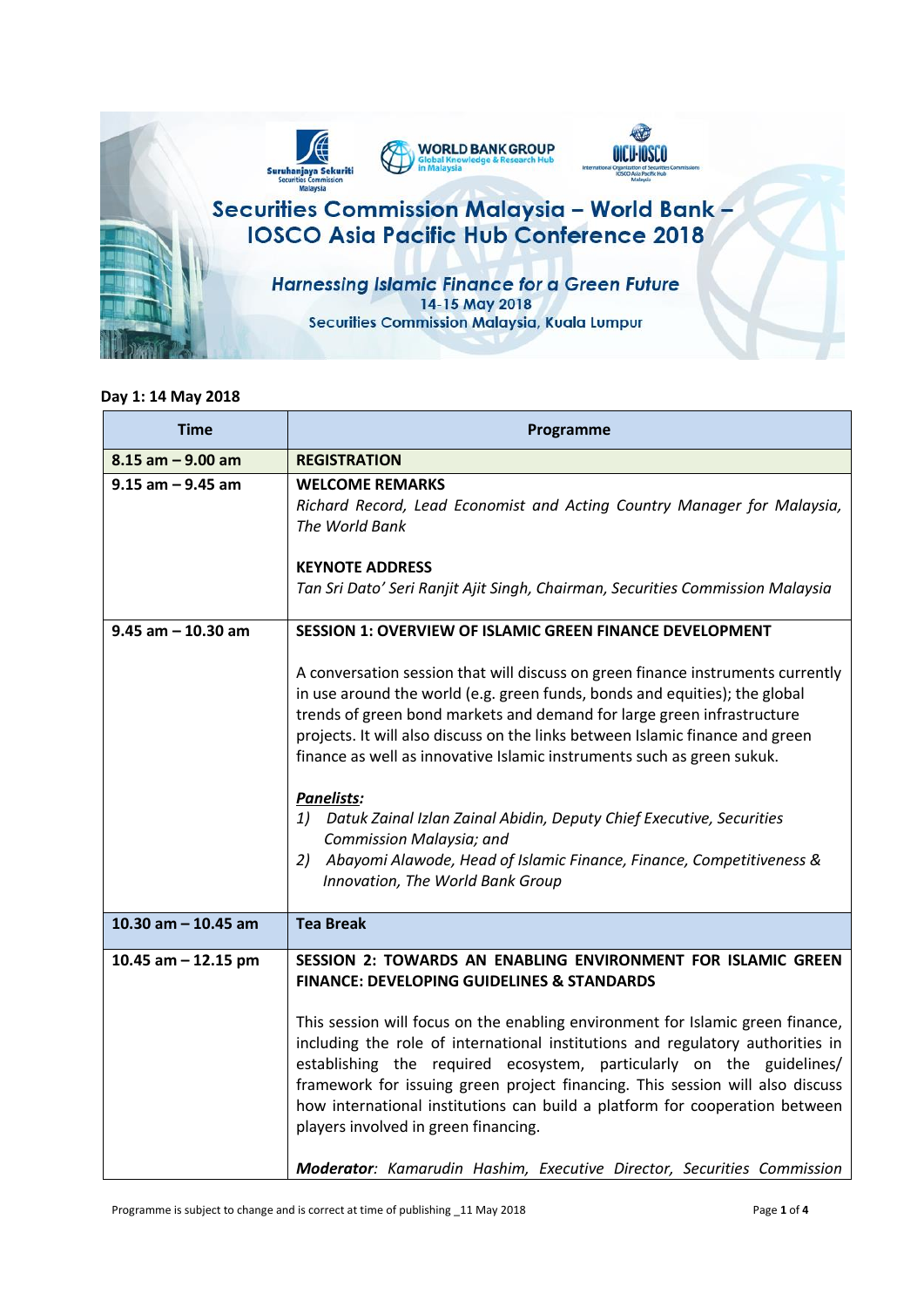|                       | Malaysia                                                                                                                                                                                                                                                                                                                                                                                                                                                                                                                       |
|-----------------------|--------------------------------------------------------------------------------------------------------------------------------------------------------------------------------------------------------------------------------------------------------------------------------------------------------------------------------------------------------------------------------------------------------------------------------------------------------------------------------------------------------------------------------|
|                       | Sean Kidney, Chief Executive Officer and Co-founder, Climate Bonds                                                                                                                                                                                                                                                                                                                                                                                                                                                             |
|                       | Initiative (CBI)                                                                                                                                                                                                                                                                                                                                                                                                                                                                                                               |
|                       | Mushtaq Kapasi, Chief Representative for Asia-Pacific, International<br>$\bullet$<br><b>Capital Market Association (ICMA)</b>                                                                                                                                                                                                                                                                                                                                                                                                  |
|                       | Farah Imrana Hussain, Senior Financial Officer, Treasury Department,<br>$\bullet$                                                                                                                                                                                                                                                                                                                                                                                                                                              |
|                       | The World Bank Group                                                                                                                                                                                                                                                                                                                                                                                                                                                                                                           |
| 12.15 $pm - 12.30$ pm | <b>Green Technology Showcase I</b>                                                                                                                                                                                                                                                                                                                                                                                                                                                                                             |
|                       |                                                                                                                                                                                                                                                                                                                                                                                                                                                                                                                                |
|                       | Eko Yuliantoro, Chief Financial Officer, PERUMNAS<br>Indonesian climate-friendly affordable housing project.                                                                                                                                                                                                                                                                                                                                                                                                                   |
|                       |                                                                                                                                                                                                                                                                                                                                                                                                                                                                                                                                |
| 12.30 pm $-2.00$ pm   | Lunch                                                                                                                                                                                                                                                                                                                                                                                                                                                                                                                          |
| $2.00$ pm $-3.30$ pm  | 3: DEVELOPING A SUCCESSFUL GREEN SUKUK PROGRAM:<br><b>SESSION</b><br><b>OPPORTUNITIES AND CHALLENGES</b>                                                                                                                                                                                                                                                                                                                                                                                                                       |
|                       | This session will assess the current state of the green sukuk market (sovereign<br>and corporate), the potential for growth and the challenges that need to be<br>addressed in order to fulfil its potential. Second opinion providers play a<br>significant role in preserving the credibility of this asset class. The speakers will<br>review the current practice in assessing the 'greenness' of the project and to<br>discuss the need for creating greater awareness on convergence of Shariah<br>and green principles. |
|                       | Moderator: Farah Imrana Hussain, Senior Financial Officer, Treasury<br>Department, The World Bank Group                                                                                                                                                                                                                                                                                                                                                                                                                        |
|                       | Mathew Nelson, Managing Partner for Asia Pacific, Global Climate and<br>٠<br>Sustainability Services, Ernst & Young Australia (EY)<br>Datuk Dr Mohd Daud Bakar, Founder and Chairman, Amanie Group<br>$\bullet$<br>Rafe Haneef, Chief Executive Officer, CIMB Islamic Bank Berhad<br>Kristina Alnes, Senior Advisor, Center for International Climate and<br>Environmental Research Oslo (CICERO)                                                                                                                              |
| 3.30 pm $-$ 3.45 pm   | <b>Green Technology Showcase II</b>                                                                                                                                                                                                                                                                                                                                                                                                                                                                                            |
|                       | <b>Khalid Bahsoon, Managing Director, CENVIRO</b><br>Cenviro stands for 'Clean Environment' is the flagship of Khazanah Nasional<br>Berhad's investment in sustainable development. As the leader in Green<br>Revolution, Cenviro owns and operates Malaysia's first integrated Waste<br>Management Centre. It also involved in integrated solid waste management<br>and also extends its operations in electronic waste management.                                                                                           |
| 3.45 pm $-$ 4.00 pm   | <b>Tea Break</b>                                                                                                                                                                                                                                                                                                                                                                                                                                                                                                               |
| 4.00 pm $-5.15$ pm    | <b>SESSION 4: CASE STUDIES ON GREEN SUKUK</b>                                                                                                                                                                                                                                                                                                                                                                                                                                                                                  |
|                       | This session will present several case studies on how sukuk has been used to<br>support certified green projects. It will highlight key aspects, facilitating                                                                                                                                                                                                                                                                                                                                                                  |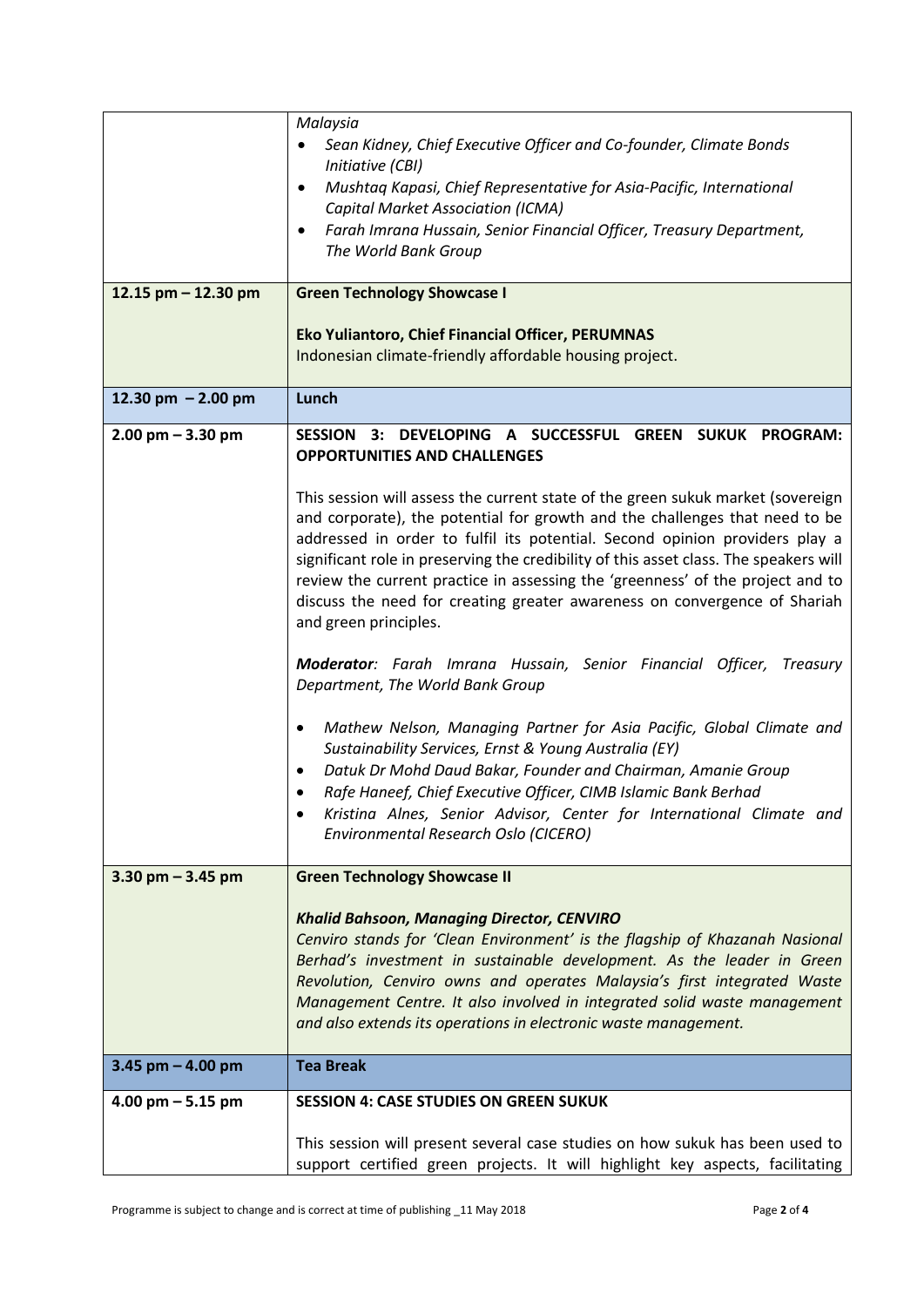| factors, challenges faced and solutions provided and the experiences in using<br>sukuk.<br><b>Moderator</b> : Dr Sherif Ayoub, CFA, CPA, Senior Advisor, Office of the Vice<br>President - Finance and CFO, Islamic Development Bank Group<br>Case Study 1: Sovereign Green Sukuk: Dwi Irianti Hadiningdyah, Deputy<br>Director of Directorate Islamic Finance<br>Case Study 2: Green Building: Tengku Dato' Ab Aziz bin Tengku Mahmud,<br>$\bullet$<br>Chief Executive Officer, PNB Merdeka Ventures<br>Case Study 3: Solar: Lee Choo Boo, Executive Director, Quantum Solar Park<br>Malaysia |
|------------------------------------------------------------------------------------------------------------------------------------------------------------------------------------------------------------------------------------------------------------------------------------------------------------------------------------------------------------------------------------------------------------------------------------------------------------------------------------------------------------------------------------------------------------------------------------------------|
| <b>END OF DAY 1</b>                                                                                                                                                                                                                                                                                                                                                                                                                                                                                                                                                                            |

## **Day 2: 15 May 2018**

| <b>Time</b>           | Programme                                                                                                                                                                                                                                                                                                                                                                                                                                                                                                                                                                                                                                                                                                                                                                                         |
|-----------------------|---------------------------------------------------------------------------------------------------------------------------------------------------------------------------------------------------------------------------------------------------------------------------------------------------------------------------------------------------------------------------------------------------------------------------------------------------------------------------------------------------------------------------------------------------------------------------------------------------------------------------------------------------------------------------------------------------------------------------------------------------------------------------------------------------|
| $8.15$ am $-9.00$ am  | <b>REGISTRATION</b>                                                                                                                                                                                                                                                                                                                                                                                                                                                                                                                                                                                                                                                                                                                                                                               |
| $9.15$ am $-10.15$ am | SESSION 5: ACCELERATING GROWTH IN THE GREEN SECTOR: POLICY AND<br><b>INCENTIVES FOR GREEN PROJECTS</b><br>This session will focus on initiatives to support green projects at a national<br>level. Speakers across the globe will share approaches and experiences in the<br>design and use of different policies and incentives.<br><b>Moderator</b> : Eugene Wong, Managing Director, Securities Commission<br>Malaysia<br>Dato' Sri Ir Dr Zaini Ujang, Secretary-General, The Energy, Green<br>Technology and Water Ministry, Malaysia (KeTTHA)<br>Nezha Hayat, President, Moroccan Capital Market Authority<br>$\bullet$<br>Javier Manzanares, Deputy Executive Director, Green Climate Fund<br>$\bullet$<br>Professor Sayed Azam Ali, Chief Executive Officer, Crops For the Future<br>(CFF) |
| 10.15 $am - 10.30$ am | <b>Green Technology Showcase III</b><br>Ernest Navaratnam, Group Chief Executive Officer, Cenergi SEA Sdn Bhd<br>Cenergi SEA develops and invests in clean energy projects, with particular focus<br>on biogas, biomass, solar PV, mini hydro and energy efficiency projects in<br>Malaysia and Southeast Asia. It is one of the largest grid-connected palm oil<br>mill effluent biogas players in the country.                                                                                                                                                                                                                                                                                                                                                                                  |
| 10.30 am - 10.45 am   | <b>Tea Break</b>                                                                                                                                                                                                                                                                                                                                                                                                                                                                                                                                                                                                                                                                                                                                                                                  |